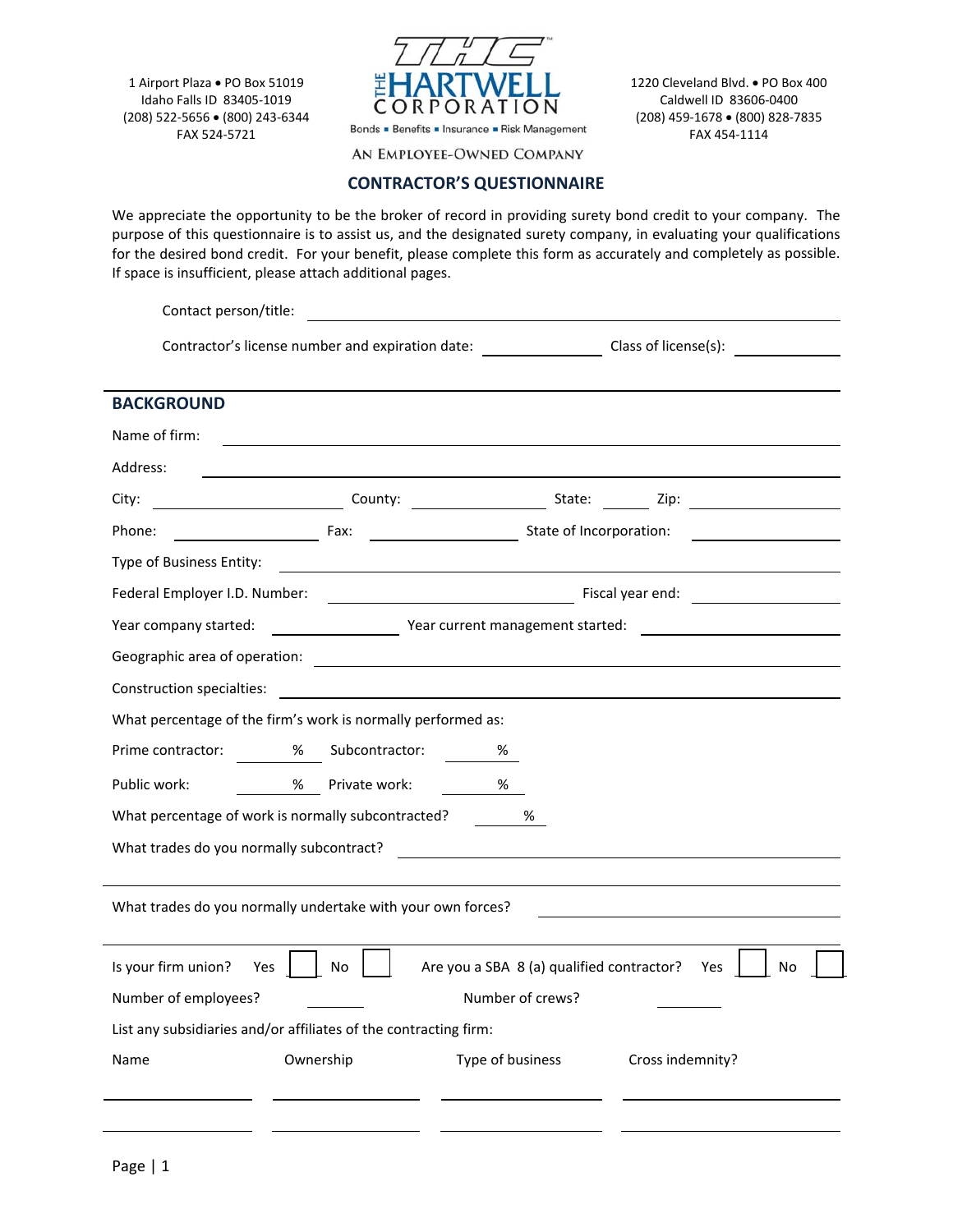## **ORGANIZATION ‐ OWNERS AND KEY EMPLOYEES**

| List the officers, partners or proprietors of your firm: |  |  |
|----------------------------------------------------------|--|--|
|                                                          |  |  |

| Name:                                                                                                                                                                                                                       | $\overline{\phantom{a}}$ and $\overline{\phantom{a}}$ and $\overline{\phantom{a}}$ | Position:               |                                |                                                                                                                                                                                                                                      | Ownership:                              | %                       |
|-----------------------------------------------------------------------------------------------------------------------------------------------------------------------------------------------------------------------------|------------------------------------------------------------------------------------|-------------------------|--------------------------------|--------------------------------------------------------------------------------------------------------------------------------------------------------------------------------------------------------------------------------------|-----------------------------------------|-------------------------|
| SS#:                                                                                                                                                                                                                        |                                                                                    |                         |                                |                                                                                                                                                                                                                                      |                                         |                         |
| <b>Residential Address:</b>                                                                                                                                                                                                 |                                                                                    |                         |                                | <b>Example 20</b> Res. phone #:                                                                                                                                                                                                      |                                         |                         |
| Name:                                                                                                                                                                                                                       |                                                                                    |                         |                                |                                                                                                                                                                                                                                      |                                         | %                       |
| SS#:                                                                                                                                                                                                                        |                                                                                    |                         |                                | D.O.B.: Spouse's Name: Spouse's Name: SS #:                                                                                                                                                                                          |                                         |                         |
| <b>Residential Address:</b>                                                                                                                                                                                                 |                                                                                    |                         |                                | Res. phone #:                                                                                                                                                                                                                        |                                         |                         |
| Name:                                                                                                                                                                                                                       |                                                                                    |                         |                                |                                                                                                                                                                                                                                      |                                         | %                       |
| SS#:                                                                                                                                                                                                                        |                                                                                    |                         |                                | D.O.B.: D.O.B.: Spouse's Name: Spouse Communication SS #:                                                                                                                                                                            |                                         |                         |
| <b>Residential Address:</b>                                                                                                                                                                                                 |                                                                                    |                         |                                | <b>Example 2</b> Res phone #:                                                                                                                                                                                                        |                                         |                         |
| Will the above individuals & spouses personally indemnity to procure surety bonds? Yes<br>If no, explain:                                                                                                                   |                                                                                    |                         |                                |                                                                                                                                                                                                                                      |                                         | No.                     |
| Do any of the above indemnitors have a Family Trust?                                                                                                                                                                        |                                                                                    |                         | Yes                            | No                                                                                                                                                                                                                                   |                                         |                         |
| Is there a buy/sell agreement among the owners of the business?<br>Funded by life insurance? Yes     (attach Copy)                                                                                                          |                                                                                    |                         | No.                            | Yes                                                                                                                                                                                                                                  | (attach copy)                           | No                      |
| List any life insurance in effect on key personnel:                                                                                                                                                                         |                                                                                    |                         |                                |                                                                                                                                                                                                                                      |                                         |                         |
| Name:                                                                                                                                                                                                                       |                                                                                    | Beneficiary:            |                                |                                                                                                                                                                                                                                      |                                         |                         |
|                                                                                                                                                                                                                             |                                                                                    |                         |                                |                                                                                                                                                                                                                                      |                                         |                         |
| Name:                                                                                                                                                                                                                       |                                                                                    |                         |                                | <b>Example 2008</b> Beneficiary: <b>Contract 2008</b> Beneficiary:                                                                                                                                                                   |                                         |                         |
| Amount:                                                                                                                                                                                                                     |                                                                                    |                         |                                |                                                                                                                                                                                                                                      |                                         |                         |
| Has your firm or any of its principals ever petitioped for bankruptcy, failed in business or defaulted so as to<br>cause a loss to a surety?                                                                                | Yes                                                                                | <b>No</b>               | $\vert \vert$ If yes, explain: | <u>and the state of the state of the state of the state of the state of the state of the state of the state of the state of the state of the state of the state of the state of the state of the state of the state of the state</u> |                                         |                         |
| Is your firm or any of its owners or officers currently involved in any litigation?<br>If yes, explain:                                                                                                                     |                                                                                    |                         |                                | Yes                                                                                                                                                                                                                                  |                                         | No                      |
| List the key personnel of your firm, which may include: officers, managers, superintendents, engineers, project<br>manager, estimators, & others. (If available, please attach a separate, detailed resume of each person's |                                                                                    |                         | construction experience):      |                                                                                                                                                                                                                                      |                                         |                         |
| Name                                                                                                                                                                                                                        | Year<br>Hired                                                                      | <b>Present Position</b> | D.O.B                          | Years of<br>Experience                                                                                                                                                                                                               | Summarize education,<br>employers, etc. | work, experience, prior |
|                                                                                                                                                                                                                             |                                                                                    |                         |                                |                                                                                                                                                                                                                                      |                                         |                         |
|                                                                                                                                                                                                                             |                                                                                    |                         |                                |                                                                                                                                                                                                                                      |                                         |                         |
|                                                                                                                                                                                                                             |                                                                                    |                         |                                |                                                                                                                                                                                                                                      |                                         |                         |
|                                                                                                                                                                                                                             |                                                                                    |                         |                                |                                                                                                                                                                                                                                      |                                         |                         |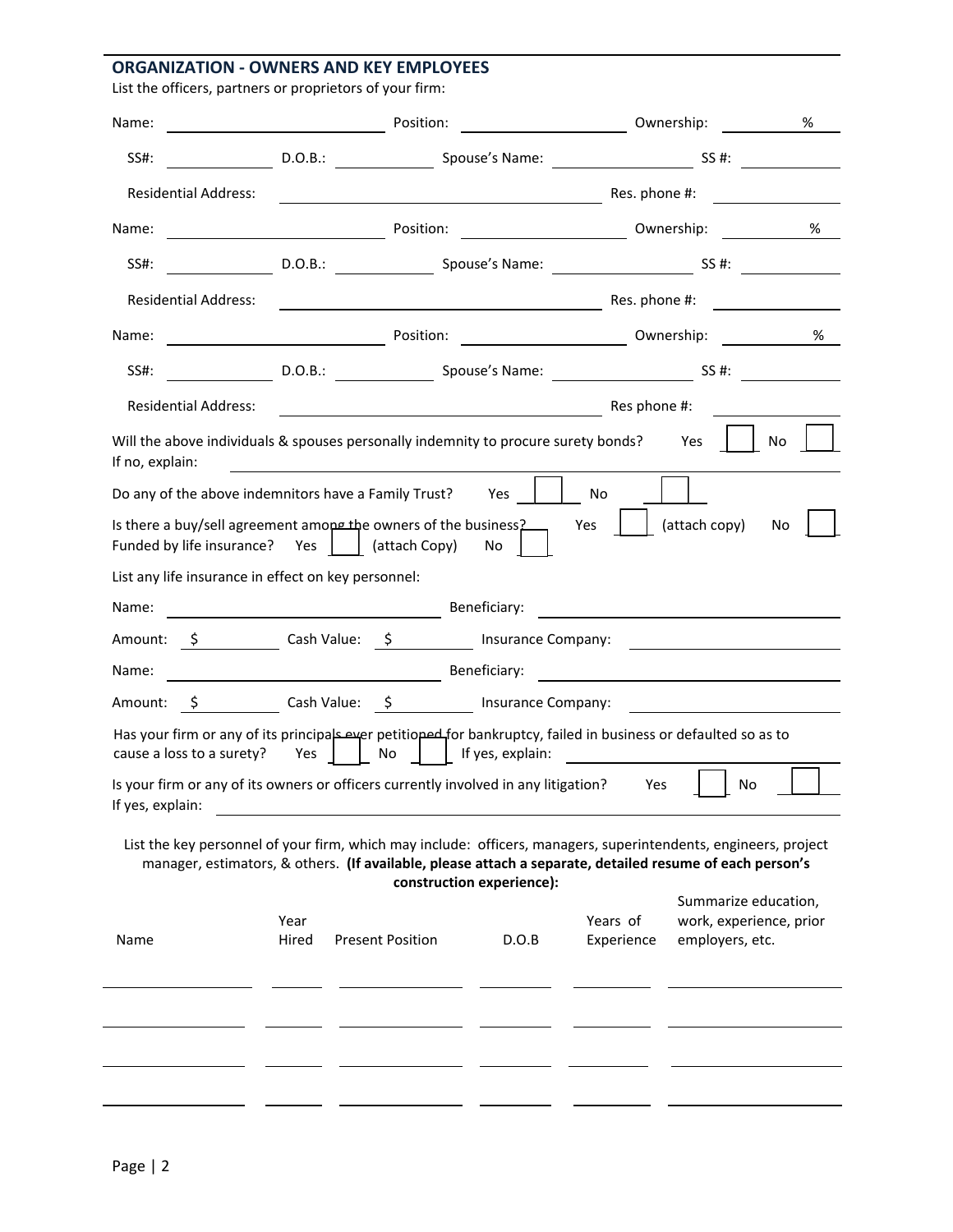## **BANKING**

| <b>Bank Name:</b>                                                                                                                                                                                                                                                                                                                                                                                                                                                     | <b>Contact Person:</b>                 |  |  |  |
|-----------------------------------------------------------------------------------------------------------------------------------------------------------------------------------------------------------------------------------------------------------------------------------------------------------------------------------------------------------------------------------------------------------------------------------------------------------------------|----------------------------------------|--|--|--|
| Address:                                                                                                                                                                                                                                                                                                                                                                                                                                                              | Phone:                                 |  |  |  |
| $\frac{1}{\sqrt{1-\frac{1}{2}}\sqrt{1-\frac{1}{2}}\sqrt{1-\frac{1}{2}}\sqrt{1-\frac{1}{2}}\sqrt{1-\frac{1}{2}}\sqrt{1-\frac{1}{2}}\sqrt{1-\frac{1}{2}}\sqrt{1-\frac{1}{2}}\sqrt{1-\frac{1}{2}}\sqrt{1-\frac{1}{2}}\sqrt{1-\frac{1}{2}}\sqrt{1-\frac{1}{2}}\sqrt{1-\frac{1}{2}}\sqrt{1-\frac{1}{2}}\sqrt{1-\frac{1}{2}}\sqrt{1-\frac{1}{2}}\sqrt{1-\frac{1}{2}}\sqrt{1-\frac{1}{2}}\sqrt{1-\frac{1}{2}}\sqrt{1-\frac$<br>Line of Credit amount:<br>$\ddot{\mathsf{s}}$ | %<br>Interest rate:                    |  |  |  |
| $\overline{\phantom{a}}$<br>How is credit secured?                                                                                                                                                                                                                                                                                                                                                                                                                    | <b>UCC Filing:</b><br>No<br>Yes        |  |  |  |
| Amount of bank line currently in use?                                                                                                                                                                                                                                                                                                                                                                                                                                 |                                        |  |  |  |
| <b>ACCOUNTING</b><br>Indicate the name of your bookkeeper or in-house accountant:                                                                                                                                                                                                                                                                                                                                                                                     |                                        |  |  |  |
| Name of your CPA:<br><u> 1980 - Johann Barn, mars ann an t-Amhain Aonaich an t-Aonaich an t-Aonaich ann an t-Aonaich ann an t-Aonaich</u>                                                                                                                                                                                                                                                                                                                             |                                        |  |  |  |
| Address:                                                                                                                                                                                                                                                                                                                                                                                                                                                              | Phone:                                 |  |  |  |
| On what basis are taxes prepared?                                                                                                                                                                                                                                                                                                                                                                                                                                     |                                        |  |  |  |
| Percentage of completion<br>Completed contract                                                                                                                                                                                                                                                                                                                                                                                                                        | Accrual<br>Cash                        |  |  |  |
| On what basis are financial statements prepared?                                                                                                                                                                                                                                                                                                                                                                                                                      |                                        |  |  |  |
| Completed contract<br>Percentage of completion                                                                                                                                                                                                                                                                                                                                                                                                                        | Accrual<br>Cash                        |  |  |  |
| On what level of assurance are financial statements prepared and how often?<br>(Annual, Semi-Annual, Quarterly, or Monthly)                                                                                                                                                                                                                                                                                                                                           |                                        |  |  |  |
| CPA review<br>CPA audit                                                                                                                                                                                                                                                                                                                                                                                                                                               | CPA compilation<br>Internal            |  |  |  |
| Are job cost records tied to the general ledger?<br>Yes                                                                                                                                                                                                                                                                                                                                                                                                               | No                                     |  |  |  |
| How often updated?<br>How often reviewed                                                                                                                                                                                                                                                                                                                                                                                                                              |                                        |  |  |  |
| Do they show job budget Vs actual costs and/or quantities?<br>Yes<br>No                                                                                                                                                                                                                                                                                                                                                                                               |                                        |  |  |  |
| Has there been any major changes in your financial condition since last statement date with respect to?                                                                                                                                                                                                                                                                                                                                                               |                                        |  |  |  |
| Ownership                                                                                                                                                                                                                                                                                                                                                                                                                                                             | Withdrawals Major loans or refinancing |  |  |  |
| Major equipment purchases or leases:                                                                                                                                                                                                                                                                                                                                                                                                                                  | Other:                                 |  |  |  |
| (If available, please attach a separate schedule of company's equipment/vehicles.)                                                                                                                                                                                                                                                                                                                                                                                    |                                        |  |  |  |
| <b>BONDING</b><br>Name of present surety:                                                                                                                                                                                                                                                                                                                                                                                                                             |                                        |  |  |  |
| Name of present agency:                                                                                                                                                                                                                                                                                                                                                                                                                                               |                                        |  |  |  |
| $\overline{\phantom{a}}$ . The contract of $\overline{\phantom{a}}$<br>Contact person:<br>Phone:                                                                                                                                                                                                                                                                                                                                                                      |                                        |  |  |  |
| Reason for changing?<br>How long with present surety?                                                                                                                                                                                                                                                                                                                                                                                                                 |                                        |  |  |  |
| Has collateral been deposited with any prior surety?<br>Amount:<br>Yes<br>\$<br>No                                                                                                                                                                                                                                                                                                                                                                                    |                                        |  |  |  |
| Has collateral been released?<br>N/A<br>Yes<br>No                                                                                                                                                                                                                                                                                                                                                                                                                     |                                        |  |  |  |
| Were any bonds SBA guaranteed?<br>Yes                                                                                                                                                                                                                                                                                                                                                                                                                                 | No                                     |  |  |  |
| Have you been refused a bond by your present or prior surety?<br>Yes<br>No                                                                                                                                                                                                                                                                                                                                                                                            |                                        |  |  |  |
| If yes, explain:                                                                                                                                                                                                                                                                                                                                                                                                                                                      |                                        |  |  |  |
| Bond credit desired:<br>Single Job<br>S                                                                                                                                                                                                                                                                                                                                                                                                                               | Total work program<br>\$               |  |  |  |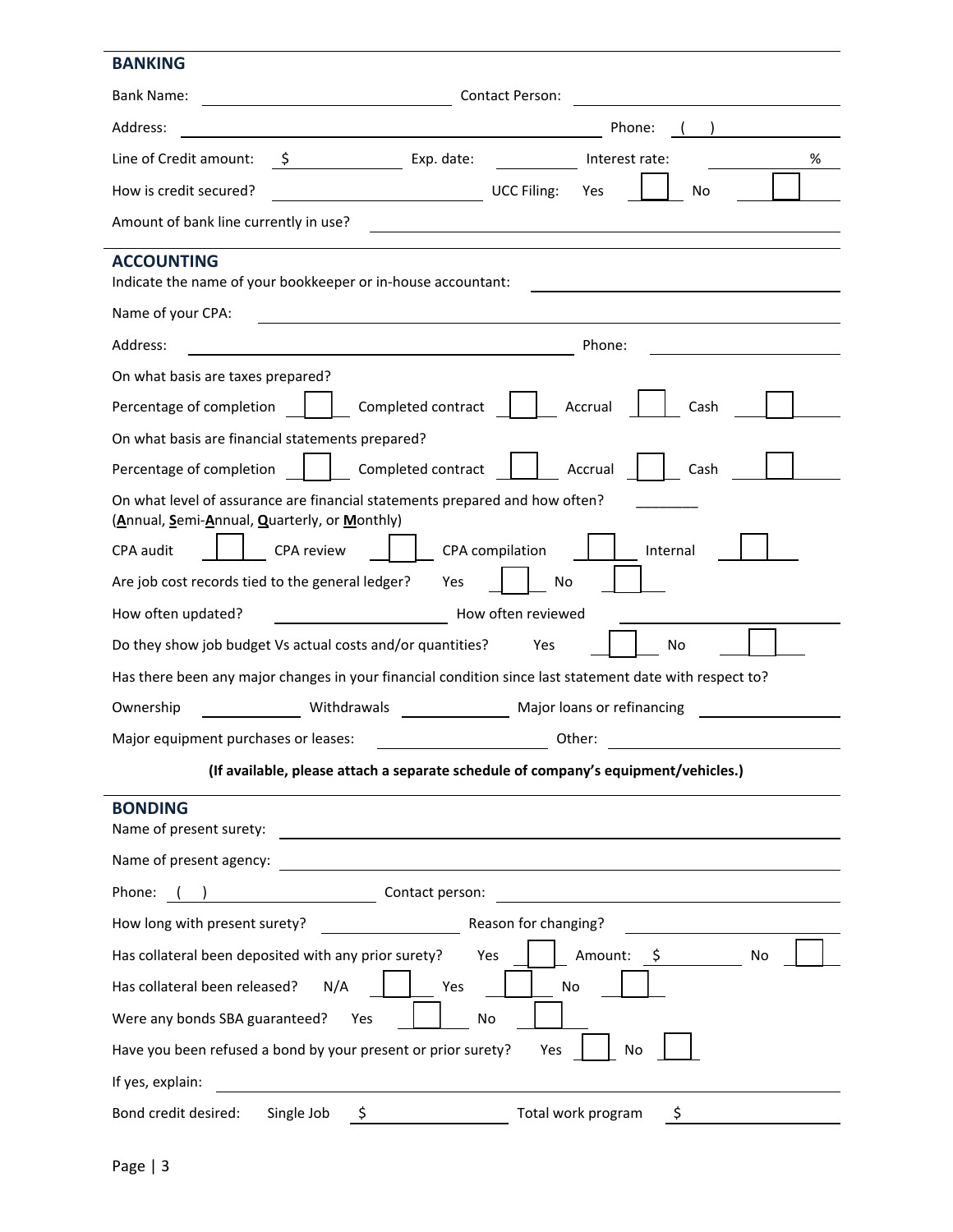| <b>INSURANCE</b>                                        |               |                                                                                                                                                                                                                                                                                                                                                                                       |                                                                                                                                                                                                                                                                                               |                                                                                                                       |
|---------------------------------------------------------|---------------|---------------------------------------------------------------------------------------------------------------------------------------------------------------------------------------------------------------------------------------------------------------------------------------------------------------------------------------------------------------------------------------|-----------------------------------------------------------------------------------------------------------------------------------------------------------------------------------------------------------------------------------------------------------------------------------------------|-----------------------------------------------------------------------------------------------------------------------|
|                                                         |               | List agent's name and address                                                                                                                                                                                                                                                                                                                                                         |                                                                                                                                                                                                                                                                                               |                                                                                                                       |
|                                                         |               |                                                                                                                                                                                                                                                                                                                                                                                       |                                                                                                                                                                                                                                                                                               |                                                                                                                       |
| List Insurance Coverage's currently in effect:          |               |                                                                                                                                                                                                                                                                                                                                                                                       |                                                                                                                                                                                                                                                                                               |                                                                                                                       |
|                                                         |               | Limits in '000's                                                                                                                                                                                                                                                                                                                                                                      | Carrier                                                                                                                                                                                                                                                                                       | <b>Expiration date</b>                                                                                                |
| <b>General Liability</b>                                |               | $\zeta$ /\$                                                                                                                                                                                                                                                                                                                                                                           |                                                                                                                                                                                                                                                                                               |                                                                                                                       |
| Auto Liability                                          |               | $\frac{\zeta}{\zeta}$ $\frac{\zeta}{\zeta}$ $\frac{\zeta}{\zeta}$ $\frac{\zeta}{\zeta}$ $\frac{\zeta}{\zeta}$ $\frac{\zeta}{\zeta}$ $\frac{\zeta}{\zeta}$ $\frac{\zeta}{\zeta}$ $\frac{\zeta}{\zeta}$ $\frac{\zeta}{\zeta}$ $\frac{\zeta}{\zeta}$ $\frac{\zeta}{\zeta}$ $\frac{\zeta}{\zeta}$ $\frac{\zeta}{\zeta}$ $\frac{\zeta}{\zeta}$ $\frac{\zeta}{\zeta}$ $\frac{\zeta}{\zeta}$ |                                                                                                                                                                                                                                                                                               |                                                                                                                       |
| Umbrella                                                | $\frac{1}{2}$ |                                                                                                                                                                                                                                                                                                                                                                                       | $\frac{1}{5}$ and $\frac{1}{5}$ and $\frac{1}{5}$ and $\frac{1}{5}$ and $\frac{1}{5}$ and $\frac{1}{5}$ and $\frac{1}{5}$ and $\frac{1}{5}$ and $\frac{1}{5}$ and $\frac{1}{5}$ and $\frac{1}{5}$ and $\frac{1}{5}$ and $\frac{1}{5}$ and $\frac{1}{5}$ and $\frac{1}{5}$ and $\frac{1}{5}$ a |                                                                                                                       |
| <b>Workers Comp</b>                                     |               |                                                                                                                                                                                                                                                                                                                                                                                       |                                                                                                                                                                                                                                                                                               |                                                                                                                       |
|                                                         |               |                                                                                                                                                                                                                                                                                                                                                                                       |                                                                                                                                                                                                                                                                                               |                                                                                                                       |
| <b>REFERENCES</b><br>List four of your major suppliers: |               |                                                                                                                                                                                                                                                                                                                                                                                       |                                                                                                                                                                                                                                                                                               |                                                                                                                       |
| 1.                                                      | <b>Name</b>   | <b>Address</b>                                                                                                                                                                                                                                                                                                                                                                        | Phone                                                                                                                                                                                                                                                                                         | Contact                                                                                                               |
| 2.                                                      |               | <u> 1989 - Johann John Stone, mars et al. (</u>                                                                                                                                                                                                                                                                                                                                       |                                                                                                                                                                                                                                                                                               |                                                                                                                       |
| 3.                                                      |               | <u> 1989 - Johann John Stone, mars et al. (1989)</u>                                                                                                                                                                                                                                                                                                                                  |                                                                                                                                                                                                                                                                                               |                                                                                                                       |
| 4.                                                      |               |                                                                                                                                                                                                                                                                                                                                                                                       |                                                                                                                                                                                                                                                                                               |                                                                                                                       |
|                                                         |               |                                                                                                                                                                                                                                                                                                                                                                                       |                                                                                                                                                                                                                                                                                               |                                                                                                                       |
|                                                         |               | List four subcontractors (or General/Primes if you are a subcontractor) that you do business with:                                                                                                                                                                                                                                                                                    |                                                                                                                                                                                                                                                                                               |                                                                                                                       |
| 1.<br>Name:                                             |               | <u> 1989 - Johann Barnett, fransk politiker (</u>                                                                                                                                                                                                                                                                                                                                     | Phone:                                                                                                                                                                                                                                                                                        | <u> 1970 - Andrea Britain, politik eta politik eta politik eta politik eta politik eta politik eta politik eta p</u>  |
| Address:                                                |               | <u> 1989 - Johann Stoff, deutscher Stoffen und der Stoffen und der Stoffen und der Stoffen und der Stoffen und der</u>                                                                                                                                                                                                                                                                |                                                                                                                                                                                                                                                                                               | Contact:                                                                                                              |
| 2.<br>Name:                                             |               |                                                                                                                                                                                                                                                                                                                                                                                       |                                                                                                                                                                                                                                                                                               | Phone: <u>__________________</u>                                                                                      |
| Address:                                                |               | <u> 1980 - Johann Barn, mars eta bainar eta bat erroman erroman erroman erroman erroman erroman erroman erroman </u>                                                                                                                                                                                                                                                                  | Contact:                                                                                                                                                                                                                                                                                      | <u> 1989 - Johann Harry Harry Harry Harry Harry Harry Harry Harry Harry Harry Harry Harry Harry Harry Harry Harry</u> |
| 3.<br>Name:                                             |               |                                                                                                                                                                                                                                                                                                                                                                                       | Phone:                                                                                                                                                                                                                                                                                        | <u>and the state of the state of the state of the state of the state of the state of the state of the state of th</u> |
| Address:                                                |               |                                                                                                                                                                                                                                                                                                                                                                                       | Contact:                                                                                                                                                                                                                                                                                      |                                                                                                                       |
| 4.<br>Name:                                             |               |                                                                                                                                                                                                                                                                                                                                                                                       |                                                                                                                                                                                                                                                                                               |                                                                                                                       |
| Address:                                                |               | <u> 1989 - Johann Barn, mars eta biztanleria (</u>                                                                                                                                                                                                                                                                                                                                    | Contact:                                                                                                                                                                                                                                                                                      |                                                                                                                       |
| 1.<br>Name:                                             |               | List three architects/engineers you have done business with:                                                                                                                                                                                                                                                                                                                          |                                                                                                                                                                                                                                                                                               |                                                                                                                       |
| Address:                                                |               | <u> 2008 - Johann Barn, mars eta bainar eta baina eta baina eta baina eta baina eta baina eta baina eta baina e</u>                                                                                                                                                                                                                                                                   |                                                                                                                                                                                                                                                                                               | Phone: <u>___________________</u>                                                                                     |
| Contact:                                                |               |                                                                                                                                                                                                                                                                                                                                                                                       | Job:                                                                                                                                                                                                                                                                                          |                                                                                                                       |
| 2.<br>Name:                                             |               |                                                                                                                                                                                                                                                                                                                                                                                       | Phone:                                                                                                                                                                                                                                                                                        | <u> 1980 - Jan Barbara Barat, politik eta politik eta politik eta politik eta politik eta politik eta politik e</u>   |
| Address:                                                |               | <u> 1989 - Johann Barn, mars an t-Amerikaansk kommunister (</u>                                                                                                                                                                                                                                                                                                                       |                                                                                                                                                                                                                                                                                               |                                                                                                                       |
| Contact:                                                |               | and the control of the control of the control of the control of the control of the control of the control of the                                                                                                                                                                                                                                                                      | Job:                                                                                                                                                                                                                                                                                          |                                                                                                                       |
| 3.<br>Name:                                             |               | <u> 1989 - Johann Barn, mars ann an t-Amhair an t-Amhair an t-Amhair an t-Amhair an t-Amhair an t-Amhair an t-Amh</u>                                                                                                                                                                                                                                                                 | Phone:                                                                                                                                                                                                                                                                                        | <u> 1980 - Andrea Andrew Maria (h. 1980).</u>                                                                         |
| Address:                                                |               |                                                                                                                                                                                                                                                                                                                                                                                       |                                                                                                                                                                                                                                                                                               | <u> 1990 - John Stein, Amerikaansk politiker (</u>                                                                    |
| Contact:                                                |               |                                                                                                                                                                                                                                                                                                                                                                                       | Job:                                                                                                                                                                                                                                                                                          |                                                                                                                       |
| Page $ 4$                                               |               |                                                                                                                                                                                                                                                                                                                                                                                       |                                                                                                                                                                                                                                                                                               |                                                                                                                       |